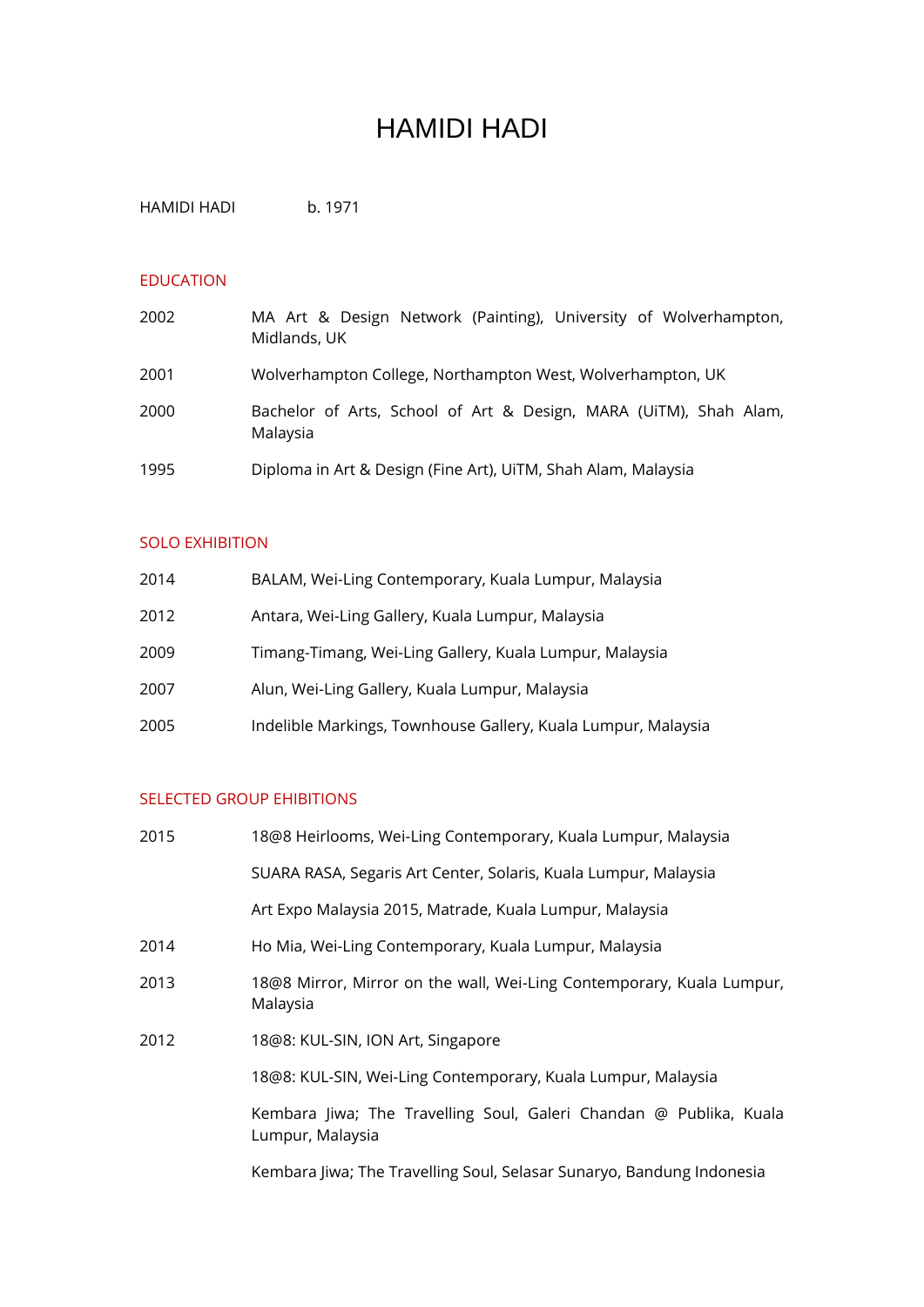|      | Kembara Jiwa; The Travelling Soul, Taman Budaya, Jogjakarta Indonesia                                                                       |
|------|---------------------------------------------------------------------------------------------------------------------------------------------|
|      | Timeless, Wei-Ling Contemporary, Kuala Lumpur, Malaysia                                                                                     |
|      | Kami Respon, Galeri FSSR UiTM Perak, Perak, Malaysia                                                                                        |
|      | Transit-A4, House of Matahati, Kuala Lumpur, Malaysia                                                                                       |
|      |                                                                                                                                             |
| 2011 | THE 8th Asia Fiber Art (AFA 2011), Galeri UiTM Perak, Perak, Malaysia                                                                       |
|      | 1Malaysia Art Festival 2011, KL Convention Centre, Kuala Lumpur                                                                             |
|      | Malaysian Rice Plates Project, Wei-Ling Gallery and Ministry of Tourism,<br>KL Convention Centre, Kuala Lumpur, Malaysia                    |
| 2010 | Absolut 18@8, Wei-Ling Contemporary, Kuala Lumpur, Malaysia                                                                                 |
|      | Matahati & Friends, House of Matahati, Kuala Lumpur, Malaysia                                                                               |
|      | Celebrate Malaysia, Petronas Gallery, Kuala Lumpur, Malaysia                                                                                |
|      | Malaysia Artists: NEW OBJECT(IONS), Petronas Gallery, Kuala Lumpur,<br>Malaysia                                                             |
| 2009 | The 24th Asian International Art Exhibition, Balai Seni Lukis, Kuala<br>Lumpur, Malaysia                                                    |
| 2008 | Mind, Body & Soul III, Wei-Ling Gallery, Kuala Lumpur, Malaysia                                                                             |
|      | Treasure Box, Wei-Ling Gallery, Kuala Lumpur, Malaysia                                                                                      |
|      | Art Triangle Malaysia-Philippines-Indonesia, Soka Gakkai, Kuala Lumpur                                                                      |
|      | TENGGARA - Recent Paintings from Malaysia, Indonesia & Philippines,<br>Novas Gallery, Liverpool, United Kingdom                             |
|      | The 23rd Asian International Art Exhibition, University Art Museum<br>Guangzhou, China                                                      |
|      | Heart to Heart - Asian International Art Show, YUGE Gallery, Guangzhou,<br>China                                                            |
| 2007 | The 9th International Seminar & Art Exhibition, Srinakharinwirot<br>University, Bangkok, Thailand                                           |
|      | The Force of Nature, Darling Muse Gallery, Kuala Lumpur, Malaysia                                                                           |
|      | Kami III, Museum Negeri Pulau Penang, Malaysia                                                                                              |
| 2006 | 18@8: Kuala Lumpur - Karachi, The Amin Gulgee Gallery, Karachi,<br>Pakistan, in collaboration with Wei-Ling Gallery, Kuala Lumpur, Malaysia |
|      | Malaysia - Poland Art Exchange Workshop, UiTM Shah Alam Gallery,<br>Malaysia                                                                |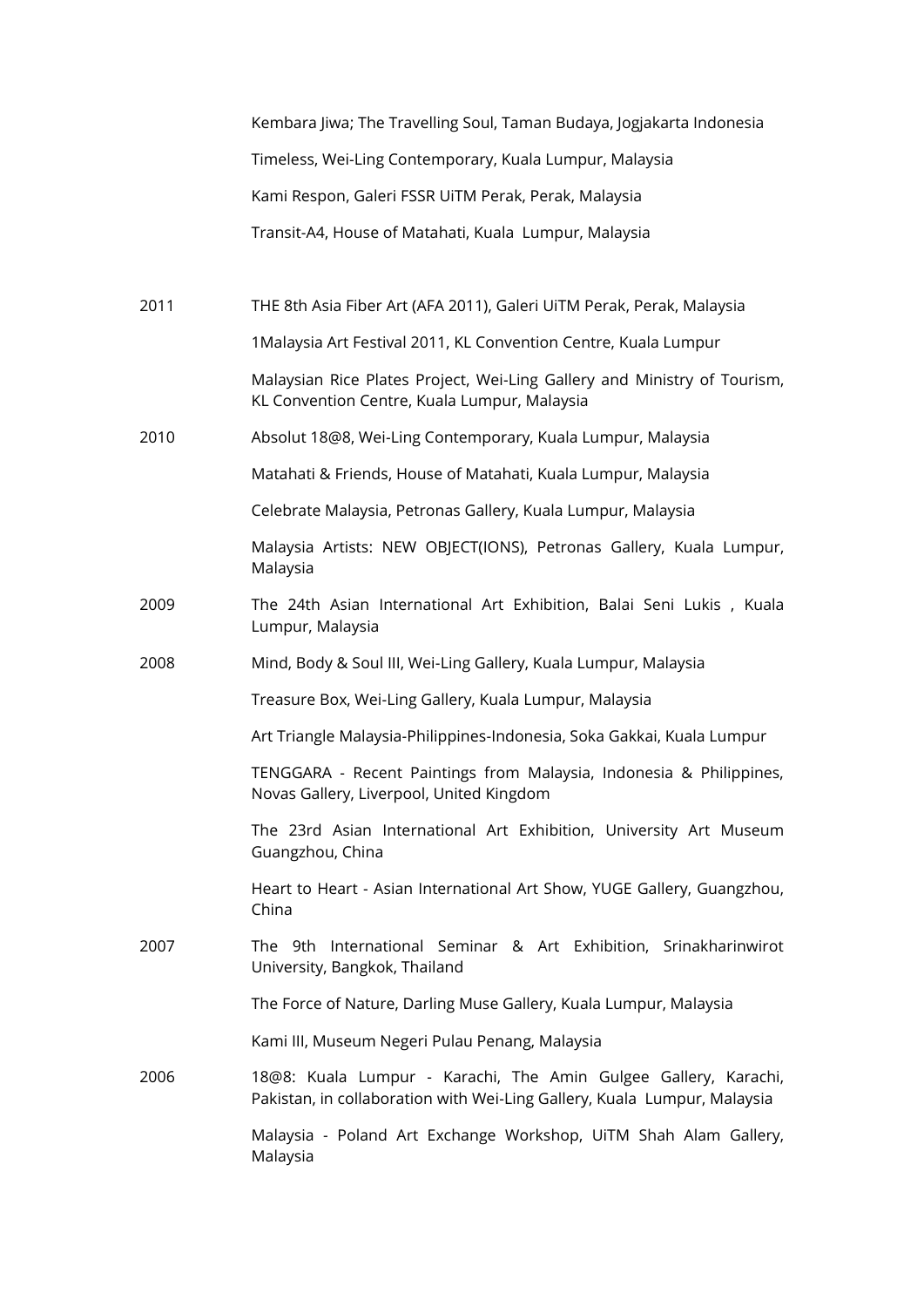| 2005 | Malaysia - Japan Art Exchange Workshop, Gallery Seni, UiTM Perak,<br>Malaysia     |
|------|-----------------------------------------------------------------------------------|
| 2004 | Kami II, Shah Alam Gallery, Malaysia                                              |
|      | Imajan, Taman Warisan Gallery, Malaysia                                           |
| 2003 | 3 Men & A Woman, Shah Alam Gallery & Pelita Hati Gallery, Malaysia                |
| 2002 | MA Show, University of Wolverhampton, Midlands, UK                                |
| 2000 | Philip Morris ASEAN Art Exhibition, National Art Gallery, Singapore               |
|      | Philip Morris ASEAN Art Exhibition, National Art Gallery, Malaysia                |
| 1999 | Malam Puisi, KOSOVO, Dewan Bandaraya, Ipoh, Perak, Malaysia                       |
|      | Pekan Seni Ipoh IV, Dewan Bandaran, Ipoh, Perak, Malaysia                         |
|      | Shah Alam Open Art Exhibition, Shah Alam Gallery, Malaysia                        |
| 1998 | Pekan Seni Ipoh III, Dewan Bandaran, Ipoh, Malaysia                               |
| 1997 | Malaysian Drawing, National Art Gallery, Malaysia                                 |
|      | Bakat Muda Sezaman, National Art Gallery, Malaysia                                |
| 1996 | Young Contemporaries, National Art Gallery, Malaysia                              |
|      | National Day Art Competition, National Art Gallery, Malaysia                      |
|      | Islamic Fibre Art, Pengucapan Islam Dalam Kesenian, Petronas Gallery,<br>Malaysia |
|      | New Artist, Petronas Gallery, Malaysia                                            |
| 1995 | Degree Show, KSSR Gallery, ITM Shah Alam, Malaysia                                |
|      | Alternative Print, Petronas Gallery, Malaysia                                     |
|      | ILHAM Diploma Collection, Petronas Gallery, Malaysia                              |
| 1994 | Kenyir Ecofest, Kenyir, Terengganu, Malaysia                                      |
| 1993 | Cactus Drawing Exhibition And Exhibition, Bukit Cahaya, Shah Alam,<br>Malaysia    |

### AWARDS

| 2004 | Bakat Muda Sezaman (Finalist), Balai SeniLukis Negara                                                           |
|------|-----------------------------------------------------------------------------------------------------------------|
|      | "Seni Kijang Bank Negara Malaysia Award, (Consolation Prize), Balai Seni<br>Bank Negara, Kuala Lumpur, Malaysia |
| 2000 | Top 5 Winners, Philip Morris                                                                                    |